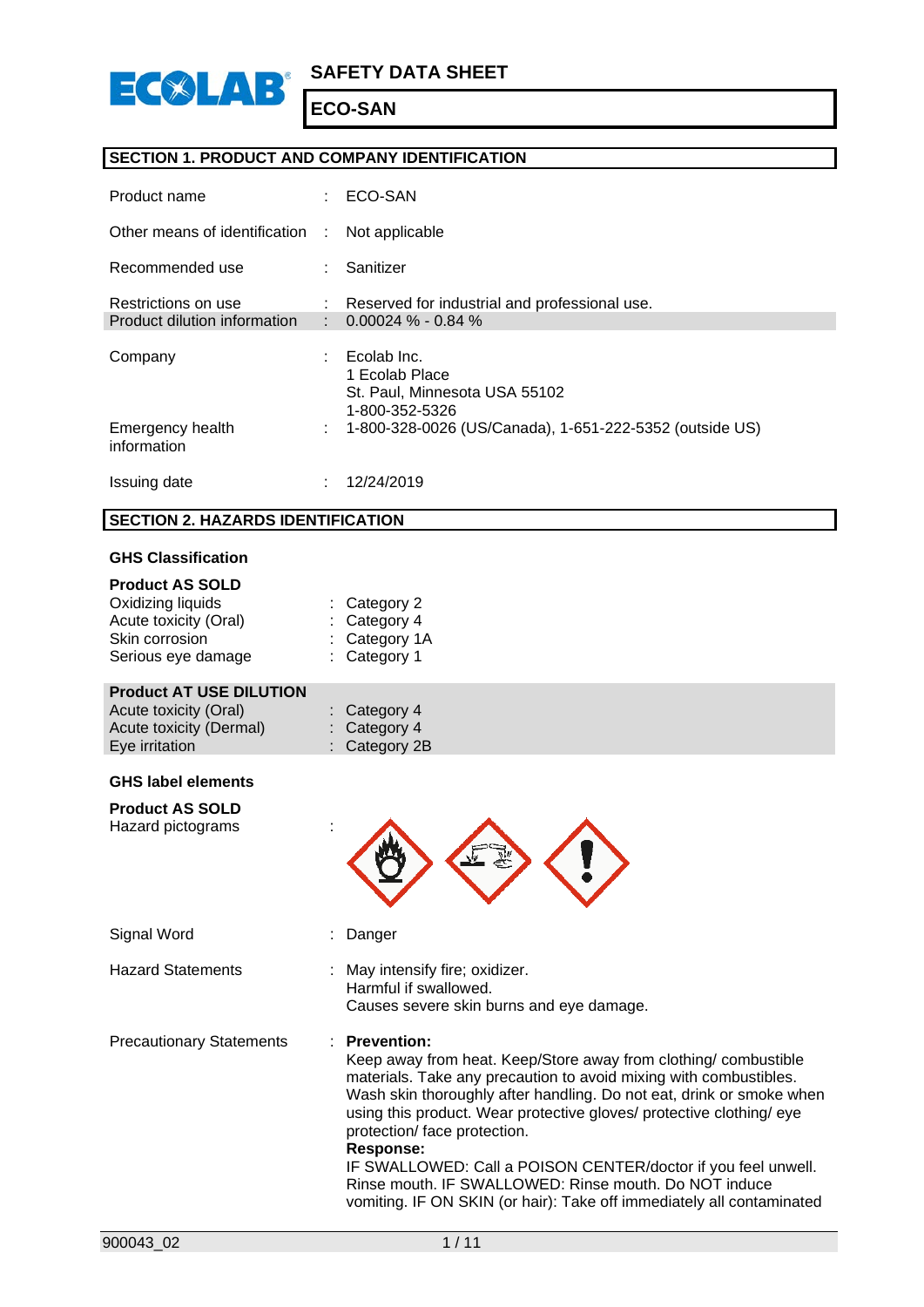| <b>ECO-SAN</b>                                                                            |                                                                                                                                                                                                                                                                                                                                                                                                                                                                                                                                                                                                                                                                                                |                                              |
|-------------------------------------------------------------------------------------------|------------------------------------------------------------------------------------------------------------------------------------------------------------------------------------------------------------------------------------------------------------------------------------------------------------------------------------------------------------------------------------------------------------------------------------------------------------------------------------------------------------------------------------------------------------------------------------------------------------------------------------------------------------------------------------------------|----------------------------------------------|
|                                                                                           | clothing. Rinse skin with water/shower. IF INHALED: Remove person<br>to fresh air and keep comfortable for breathing. Immediately call a<br>POISON CENTER/doctor. IF IN EYES: Rinse cautiously with water for<br>several minutes. Remove contact lenses, if present and easy to do.<br>Continue rinsing. Immediately call a POISON CENTER/doctor. Wash<br>contaminated clothing before reuse. In case of fire: Use dry sand, dry<br>chemical or alcohol-resistant foam to extinguish.<br>Storage:<br>Store locked up.<br>Disposal:<br>Dispose of contents/ container to an approved waste disposal plant.                                                                                      |                                              |
| <b>Product AT USE DILUTION</b><br>Hazard pictograms                                       |                                                                                                                                                                                                                                                                                                                                                                                                                                                                                                                                                                                                                                                                                                |                                              |
| <b>Signal Word</b>                                                                        | Warning                                                                                                                                                                                                                                                                                                                                                                                                                                                                                                                                                                                                                                                                                        |                                              |
| <b>Hazard Statements</b>                                                                  | Harmful if swallowed or in contact with skin.<br>Causes eye irritation.                                                                                                                                                                                                                                                                                                                                                                                                                                                                                                                                                                                                                        |                                              |
| <b>Precautionary Statements</b>                                                           | <b>Prevention:</b><br>Wash skin thoroughly after handling. Do not eat, drink or smoke when<br>using this product. Wear protective gloves/ protective clothing.<br><b>Response:</b><br>IF SWALLOWED: Call a POISON CENTER/doctor if you feel unwell.<br>Rinse mouth. IF ON SKIN: Wash with plenty of water.Call a POISON<br>CENTER/doctor if you feel unwell. IF IN EYES: Rinse cautiously with<br>water for several minutes. Remove contact lenses, if present and easy<br>to do. Continue rinsing. If eye irritation persists: Get medical advice/<br>attention. Wash contaminated clothing before reuse.<br>Disposal:<br>Dispose of contents/ container to an approved waste disposal plant. |                                              |
| <b>Product AS SOLD</b><br>Other hazards                                                   | Mixing this product with acid or ammonia releases chlorine gas.                                                                                                                                                                                                                                                                                                                                                                                                                                                                                                                                                                                                                                |                                              |
|                                                                                           | <b>SECTION 3. COMPOSITION/INFORMATION ON INGREDIENTS</b>                                                                                                                                                                                                                                                                                                                                                                                                                                                                                                                                                                                                                                       |                                              |
| <b>Product AS SOLD</b><br><b>Chemical name</b><br>sodium hypochlorite<br>Sodium hydroxide | CAS-No.<br>7681-52-9<br>1310-73-2                                                                                                                                                                                                                                                                                                                                                                                                                                                                                                                                                                                                                                                              | <b>Concentration (%)</b><br>8.4<br>$0.1 - 1$ |
| <b>Product AT USE DILUTION</b><br><b>Chemical name</b><br>sodium hypochlorite             | CAS-No.<br>7681-52-9                                                                                                                                                                                                                                                                                                                                                                                                                                                                                                                                                                                                                                                                           | <b>Concentration (%)</b><br>0.071            |
| <b>SECTION 4. FIRST AID MEASURES</b>                                                      |                                                                                                                                                                                                                                                                                                                                                                                                                                                                                                                                                                                                                                                                                                |                                              |
| <b>Product AS SOLD</b><br>In case of eye contact                                          | Rinse immediately with plenty of water, also under the eyelids, for at<br>÷<br>least 15 minutes. Remove contact lenses, if present and easy to do.<br>Continue rinsing. Get medical attention immediately.                                                                                                                                                                                                                                                                                                                                                                                                                                                                                     |                                              |

In case of skin contact : Wash off immediately with plenty of water for at least 15 minutes. Use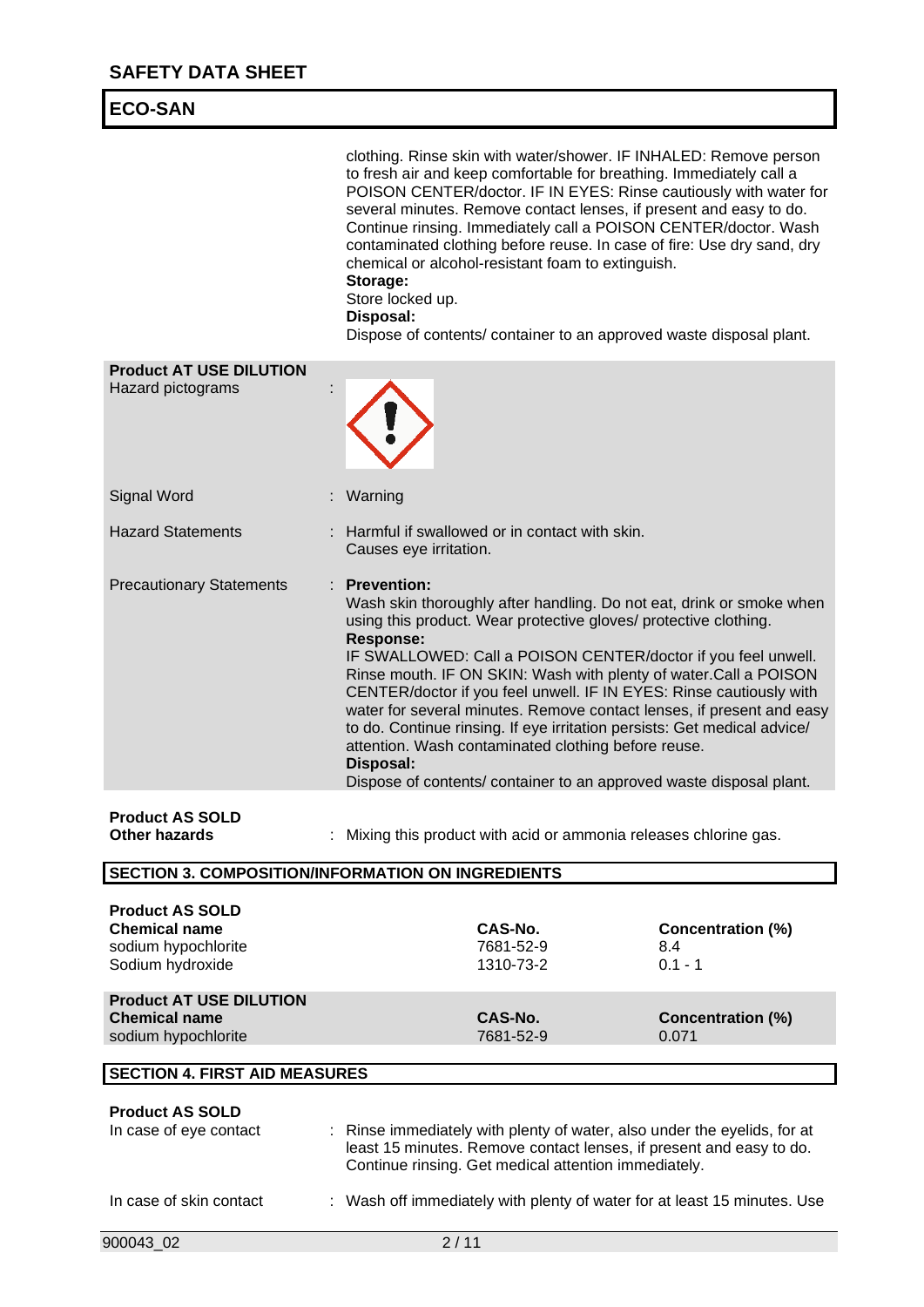| <b>ECO-SAN</b>                                                    |                                                                                                                                                   |
|-------------------------------------------------------------------|---------------------------------------------------------------------------------------------------------------------------------------------------|
|                                                                   | a mild soap if available. Wash clothing before reuse. Thoroughly clean<br>shoes before reuse. Get medical attention immediately.                  |
| If swallowed                                                      | : Rinse mouth with water. Do NOT induce vomiting. Never give<br>anything by mouth to an unconscious person. Get medical attention<br>immediately. |
| If inhaled                                                        | : Remove to fresh air. Treat symptomatically. Get medical attention if<br>symptoms occur.                                                         |
| Protection of first-aiders                                        | If potential for exposure exists refer to Section 8 for specific personal<br>protective equipment.                                                |
| Notes to physician                                                | : Treat symptomatically.                                                                                                                          |
| Most important symptoms<br>and effects, both acute and<br>delayed | : See Section 11 for more detailed information on health effects and<br>symptoms.                                                                 |
| <b>Product AT USE DILUTION</b><br>In case of eye contact          | : Rinse with plenty of water.                                                                                                                     |
| In case of skin contact                                           | : Rinse with plenty of water.                                                                                                                     |
| If swallowed                                                      | Rinse mouth. Get medical attention if symptoms occur.                                                                                             |
| If inhaled                                                        | Get medical attention if symptoms occur.                                                                                                          |

# **SECTION 5. FIRE-FIGHTING MEASURES**

| <b>Product AS SOLD</b><br>Suitable extinguishing media | : Use extinguishing measures that are appropriate to local<br>circumstances and the surrounding environment.                                                                          |
|--------------------------------------------------------|---------------------------------------------------------------------------------------------------------------------------------------------------------------------------------------|
| Unsuitable extinguishing<br>media                      | : None known.                                                                                                                                                                         |
| Specific hazards during fire<br>fighting               | : Oxidizer. Contact with other material may cause fire.                                                                                                                               |
| Hazardous combustion<br>products                       | : Decomposition products may include the following materials:<br>Carbon oxides                                                                                                        |
| Special protective equipment<br>for fire-fighters      | : Use personal protective equipment.                                                                                                                                                  |
| Specific extinguishing<br>methods                      | : Fire residues and contaminated fire extinguishing water must be<br>disposed of in accordance with local regulations. In the event of fire<br>and/or explosion do not breathe fumes. |

## **SECTION 6. ACCIDENTAL RELEASE MEASURES**

#### **Product AS SOLD**

| . <del>.</del>           |                                                                         |
|--------------------------|-------------------------------------------------------------------------|
| Personal precautions,    | : Ensure adequate ventilation. Keep people away from and upwind of      |
| protective equipment and | spill/leak. Avoid inhalation, ingestion and contact with skin and eyes. |
| emergency procedures     | When workers are facing concentrations above the exposure limit they    |
|                          | must use appropriate certified respirators. Ensure clean-up is          |
|                          | conducted by trained personnel only. Refer to protective measures       |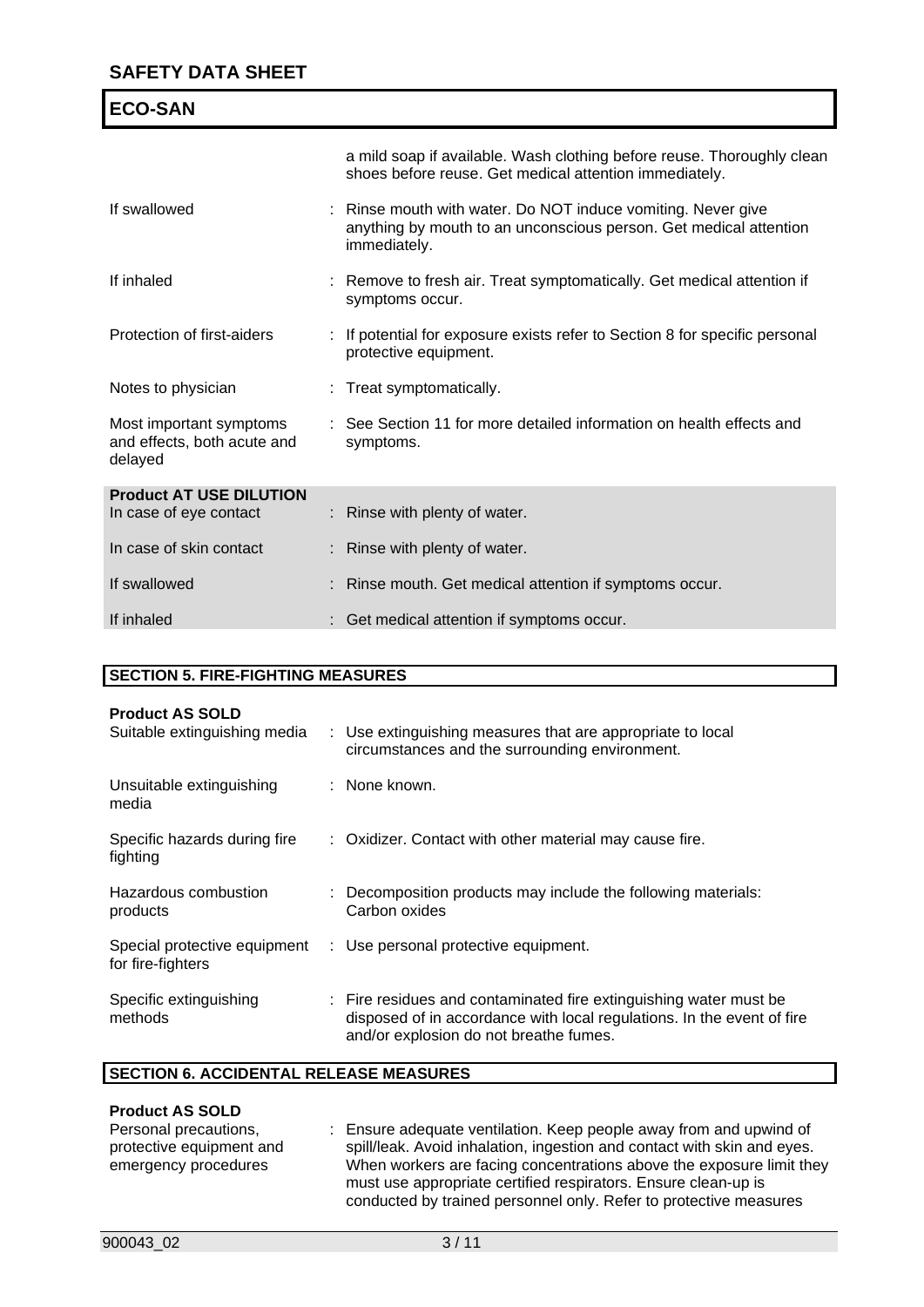| <b>ECO-SAN</b>                                                                                              |                                                                                                                                                                                                                                                                                                                                                                                                                                                                                                                                                                                                                                                                                                                                                                                              |
|-------------------------------------------------------------------------------------------------------------|----------------------------------------------------------------------------------------------------------------------------------------------------------------------------------------------------------------------------------------------------------------------------------------------------------------------------------------------------------------------------------------------------------------------------------------------------------------------------------------------------------------------------------------------------------------------------------------------------------------------------------------------------------------------------------------------------------------------------------------------------------------------------------------------|
|                                                                                                             | listed in sections 7 and 8.                                                                                                                                                                                                                                                                                                                                                                                                                                                                                                                                                                                                                                                                                                                                                                  |
| Environmental precautions                                                                                   | Do not allow contact with soil, surface or ground water.                                                                                                                                                                                                                                                                                                                                                                                                                                                                                                                                                                                                                                                                                                                                     |
| Methods and materials for<br>containment and cleaning up                                                    | Stop leak if safe to do so. Contain spillage, and then collect with non-<br>combustible absorbent material, (e.g. sand, earth, diatomaceous<br>earth, vermiculite) and place in container for disposal according to<br>local / national regulations (see section 13). Isolate absorbed wastes<br>contaminated with this product from other waste streams containing<br>combustible materials (paper, wood fibers, cloth, etc.). Combustible<br>materials exposed to this product should be rinsed immediately with<br>large amounts of water to ensure that all product is removed. Residual<br>product which is allowed to dry on organic materials such as rags,<br>cloths, paper, fabrics, cotton, leather, wood, or other combustibles<br>may spontaneously ignite and result in a fire. |
| <b>Product AT USE DILUTION</b><br>Personal precautions,<br>protective equipment and<br>emergency procedures | Refer to protective measures listed in sections 7 and 8.                                                                                                                                                                                                                                                                                                                                                                                                                                                                                                                                                                                                                                                                                                                                     |
| <b>Environmental precautions</b>                                                                            | No special environmental precautions required.                                                                                                                                                                                                                                                                                                                                                                                                                                                                                                                                                                                                                                                                                                                                               |
| Methods and materials for<br>containment and cleaning up                                                    | Stop leak if safe to do so. Contain spillage, and then collect with non-<br>combustible absorbent material, (e.g. sand, earth, diatomaceous<br>earth, vermiculite) and place in container for disposal according to<br>local / national regulations (see section 13). For large spills, dike<br>spilled material or otherwise contain material to ensure runoff does not<br>reach a waterway.                                                                                                                                                                                                                                                                                                                                                                                                |

#### **SECTION 7. HANDLING AND STORAGE**

| <b>Product AS SOLD</b>         |                                                                                                                                                                                                                                                                                                                                                                                                                  |
|--------------------------------|------------------------------------------------------------------------------------------------------------------------------------------------------------------------------------------------------------------------------------------------------------------------------------------------------------------------------------------------------------------------------------------------------------------|
| Advice on safe handling        | : Do not ingest. Do not get in eyes, on skin, or on clothing. Do not<br>breathe dust/ fume/ gas/ mist/ vapors/ spray. Use only with adequate<br>ventilation. Wash hands thoroughly after handling. Mixing this product<br>with acid or ammonia releases chlorine gas. In case of mechanical<br>malfunction, or if in contact with unknown dilution of product, wear full<br>Personal Protective Equipment (PPE). |
| Conditions for safe storage    | : Keep in a cool, well-ventilated place. Do not store near acids. Keep<br>away from reducing agents. Keep away from combustible material.<br>Keep out of reach of children. Keep container tightly closed. Store in<br>suitable labeled containers.                                                                                                                                                              |
| Storage temperature            | : $-15\degree C$ to $40\degree C$                                                                                                                                                                                                                                                                                                                                                                                |
| <b>Product AT USE DILUTION</b> |                                                                                                                                                                                                                                                                                                                                                                                                                  |
| Advice on safe handling        | : Wash hands after handling. In case of mechanical malfunction, or if in<br>contact with unknown dilution of product, wear full Personal Protective<br>Equipment (PPE). For personal protection see section 8.                                                                                                                                                                                                   |
| Conditions for safe storage    | : Keep out of reach of children. Store in suitable labeled containers.                                                                                                                                                                                                                                                                                                                                           |
|                                |                                                                                                                                                                                                                                                                                                                                                                                                                  |

# **SECTION 8. EXPOSURE CONTROLS/PERSONAL PROTECTION**

#### **Product AS SOLD Ingredients with workplace control parameters**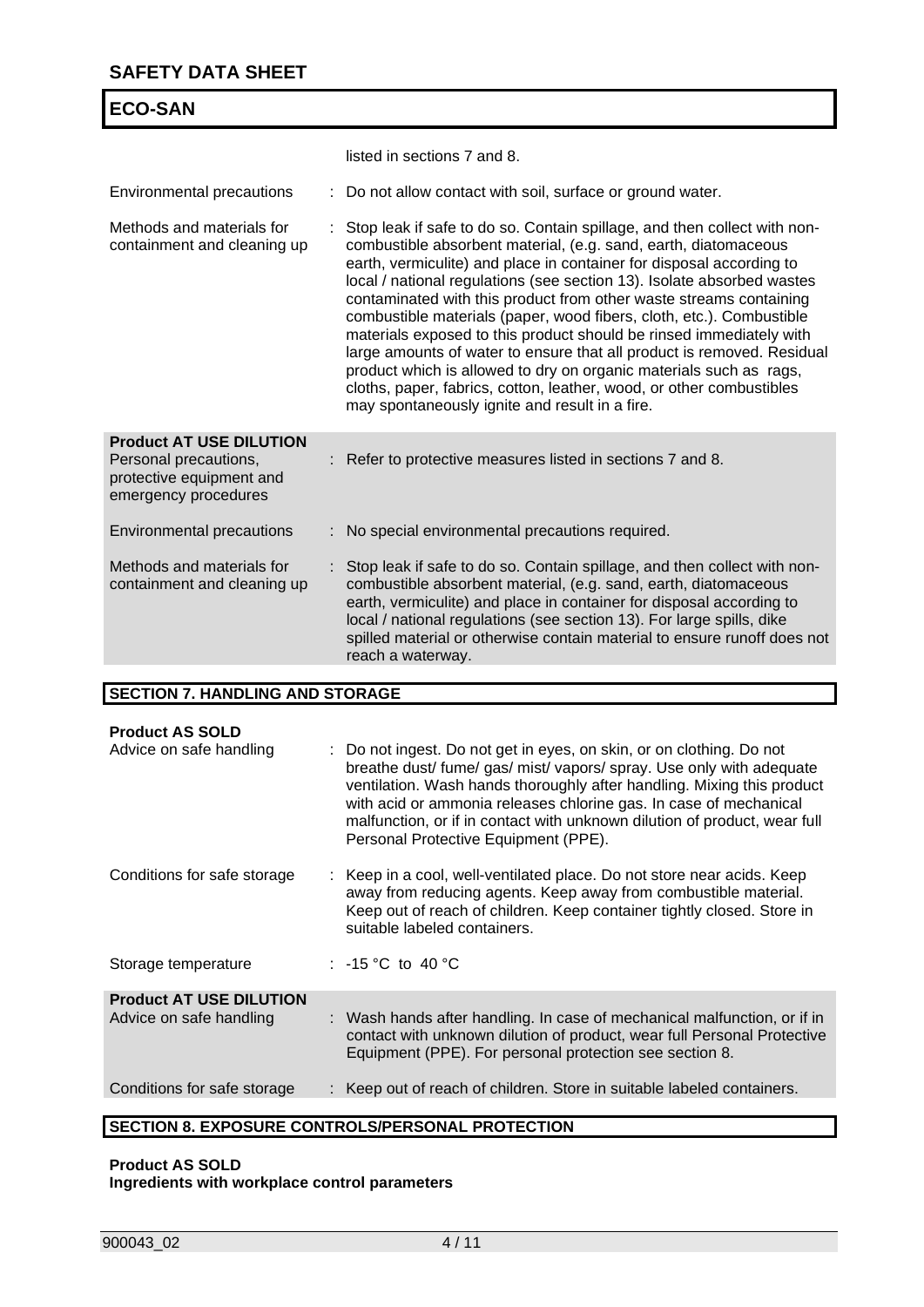# **SAFETY DATA SHEET**

# **ECO-SAN**

| Components                                                    | CAS-No.                                                                     | Form of<br>exposure                           | Permissible<br>concentration                                                                                                                                                                                                                                                  | Basis              |
|---------------------------------------------------------------|-----------------------------------------------------------------------------|-----------------------------------------------|-------------------------------------------------------------------------------------------------------------------------------------------------------------------------------------------------------------------------------------------------------------------------------|--------------------|
| sodium hypochlorite                                           | 7681-52-9                                                                   | <b>STEL</b>                                   | $2$ mg/m $3$                                                                                                                                                                                                                                                                  | <b>AIHA WEEL</b>   |
| sodium hydroxide                                              | 1310-73-2                                                                   | Ceiling                                       | $2$ mg/m $3$                                                                                                                                                                                                                                                                  | <b>ACGIH</b>       |
|                                                               |                                                                             | Ceiling                                       | $2$ mg/m $3$                                                                                                                                                                                                                                                                  | <b>NIOSH REL</b>   |
|                                                               |                                                                             | <b>TWA</b>                                    | $2$ mg/m $3$                                                                                                                                                                                                                                                                  | OSHA <sub>Z1</sub> |
| <b>Engineering measures</b>                                   |                                                                             | below occupational exposure standards.        | : Effective exhaust ventilation system. Maintain air concentrations                                                                                                                                                                                                           |                    |
| Personal protective equipment                                 |                                                                             |                                               |                                                                                                                                                                                                                                                                               |                    |
| Eye protection                                                | : Wear eye protection/ face protection.                                     |                                               |                                                                                                                                                                                                                                                                               |                    |
| Hand protection                                               | : Wear the following personal protective equipment:<br>Standard glove type. | degradation or chemical breakthrough.         | Gloves should be discarded and replaced if there is any indication of                                                                                                                                                                                                         |                    |
| Skin protection                                               |                                                                             | safety goggles and protective clothing        | : Personal protective equipment comprising: suitable protective gloves,                                                                                                                                                                                                       |                    |
| Respiratory protection                                        |                                                                             | must use appropriate certified respirators.   | When workers are facing concentrations above the exposure limit they                                                                                                                                                                                                          |                    |
| Hygiene measures                                              |                                                                             | and body in case of contact or splash hazard. | Handle in accordance with good industrial hygiene and safety<br>practice. Remove and wash contaminated clothing before re-use.<br>Wash face, hands and any exposed skin thoroughly after handling.<br>Provide suitable facilities for quick drenching or flushing of the eyes |                    |
| <b>Product AT USE DILUTION</b><br><b>Engineering measures</b> | t.                                                                          | exposure to airborne contaminants.            | Good general ventilation should be sufficient to control worker                                                                                                                                                                                                               |                    |
| Personal protective equipment                                 |                                                                             |                                               |                                                                                                                                                                                                                                                                               |                    |
| Eye protection                                                |                                                                             | No special protective equipment required.     |                                                                                                                                                                                                                                                                               |                    |
| Hand protection                                               |                                                                             | No special protective equipment required.     |                                                                                                                                                                                                                                                                               |                    |
| Skin protection                                               |                                                                             | No special protective equipment required.     |                                                                                                                                                                                                                                                                               |                    |
| Respiratory protection                                        |                                                                             |                                               | No personal respiratory protective equipment normally required.                                                                                                                                                                                                               |                    |

#### **SECTION 9. PHYSICAL AND CHEMICAL PROPERTIES**

| Appearance     | $:$ liquid           | liquid      |
|----------------|----------------------|-------------|
| Color          | : light yellow       | colorless   |
| Odor           | : Chlorine           | slight ch   |
| pH             | : $12.5$ , $(100\%)$ | $6.0 - 9.5$ |
| Flash point    | : Not applicable     |             |
| Odor Threshold | : No data available  |             |

# **Product AS SOLD Product AT USE DILUTION** colorless slight chlorine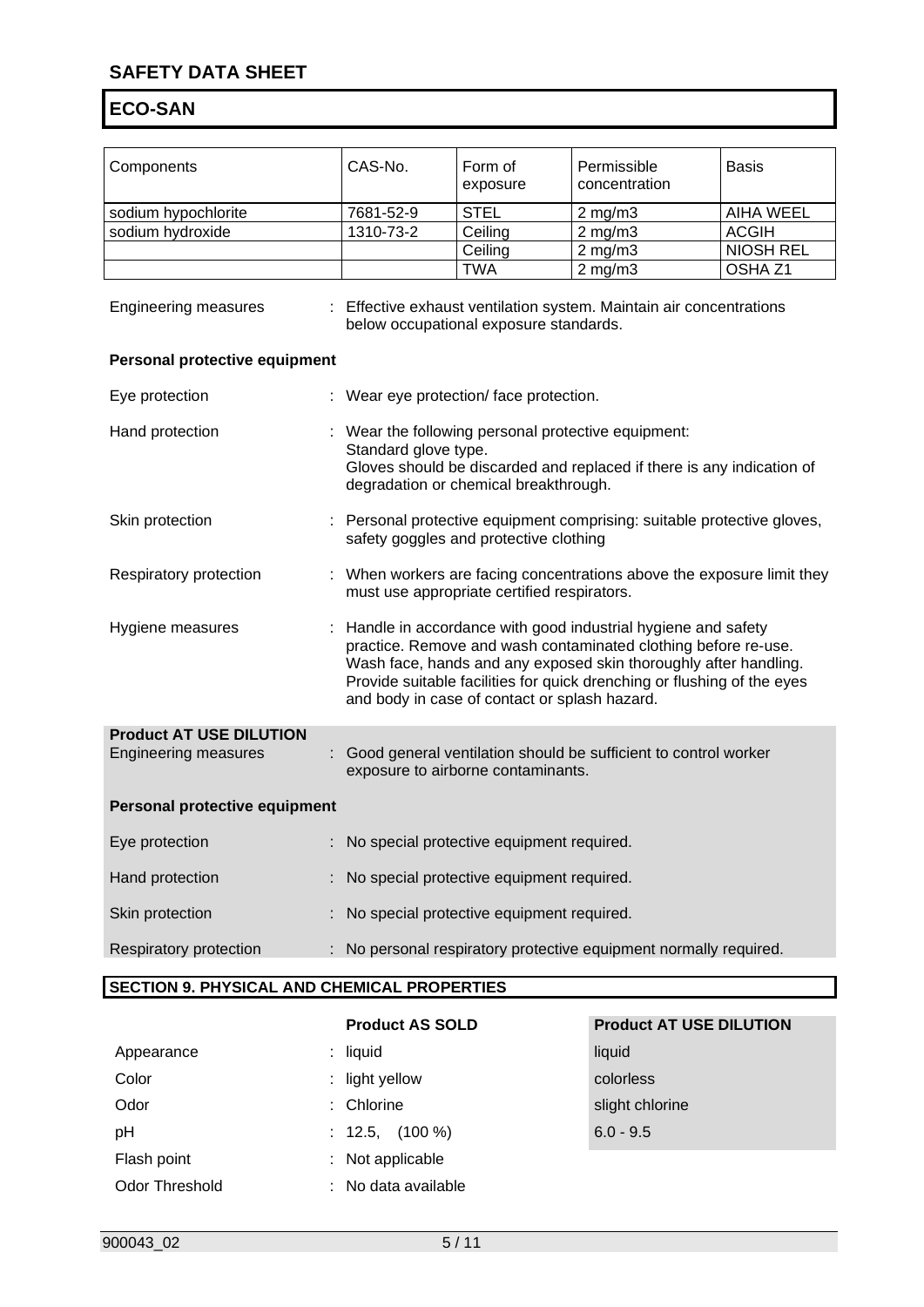| Melting point/freezing point               | t | No data available |
|--------------------------------------------|---|-------------------|
| Initial boiling point and<br>boiling range | t | No data available |
| <b>Evaporation rate</b>                    | t | No data available |
| Flammability (solid, gas)                  | t | Not applicable    |
| Upper explosion limit                      | t | No data available |
| Lower explosion limit                      | t | No data available |
| Vapor pressure                             |   | No data available |
| Relative vapor density                     |   | No data available |
| <b>Relative density</b>                    | t | 1.154             |
| Water solubility                           |   | No data available |
| Solubility in other solvents               | İ | No data available |
| Partition coefficient: n-<br>octanol/water | Ì | No data available |
| Autoignition temperature                   | t | No data available |
| Thermal decomposition                      | t | No data available |
| Viscosity, kinematic                       | t | No data available |
| <b>Explosive properties</b>                |   | No data available |
| Oxidizing properties                       |   | No data available |
| Molecular weight                           | Ì | No data available |
| VOC                                        |   | No data available |

#### **SECTION 10. STABILITY AND REACTIVITY**

| <b>Product AS SOLD</b><br>Reactivity  | : No dangerous reaction known under conditions of normal use.                                   |
|---------------------------------------|-------------------------------------------------------------------------------------------------|
| Chemical stability                    | : Stable under normal conditions.                                                               |
| Possibility of hazardous<br>reactions | : Mixing this product with acid or ammonia releases chlorine gas.                               |
| Conditions to avoid                   | : None known.                                                                                   |
| Incompatible materials                | : Acids<br>Metals                                                                               |
| Hazardous decomposition<br>products   | : In case of fire hazardous decomposition products may be produced<br>such as:<br>Carbon oxides |

# **SECTION 11. TOXICOLOGICAL INFORMATION**

| exposure                        | Information on likely routes of : Inhalation, Eye contact, Skin contact |
|---------------------------------|-------------------------------------------------------------------------|
| <b>Potential Health Effects</b> |                                                                         |
| <b>Product AS SOLD</b>          |                                                                         |

| . <b>.</b> |                              |
|------------|------------------------------|
| Eyes       | : Causes serious eye damage. |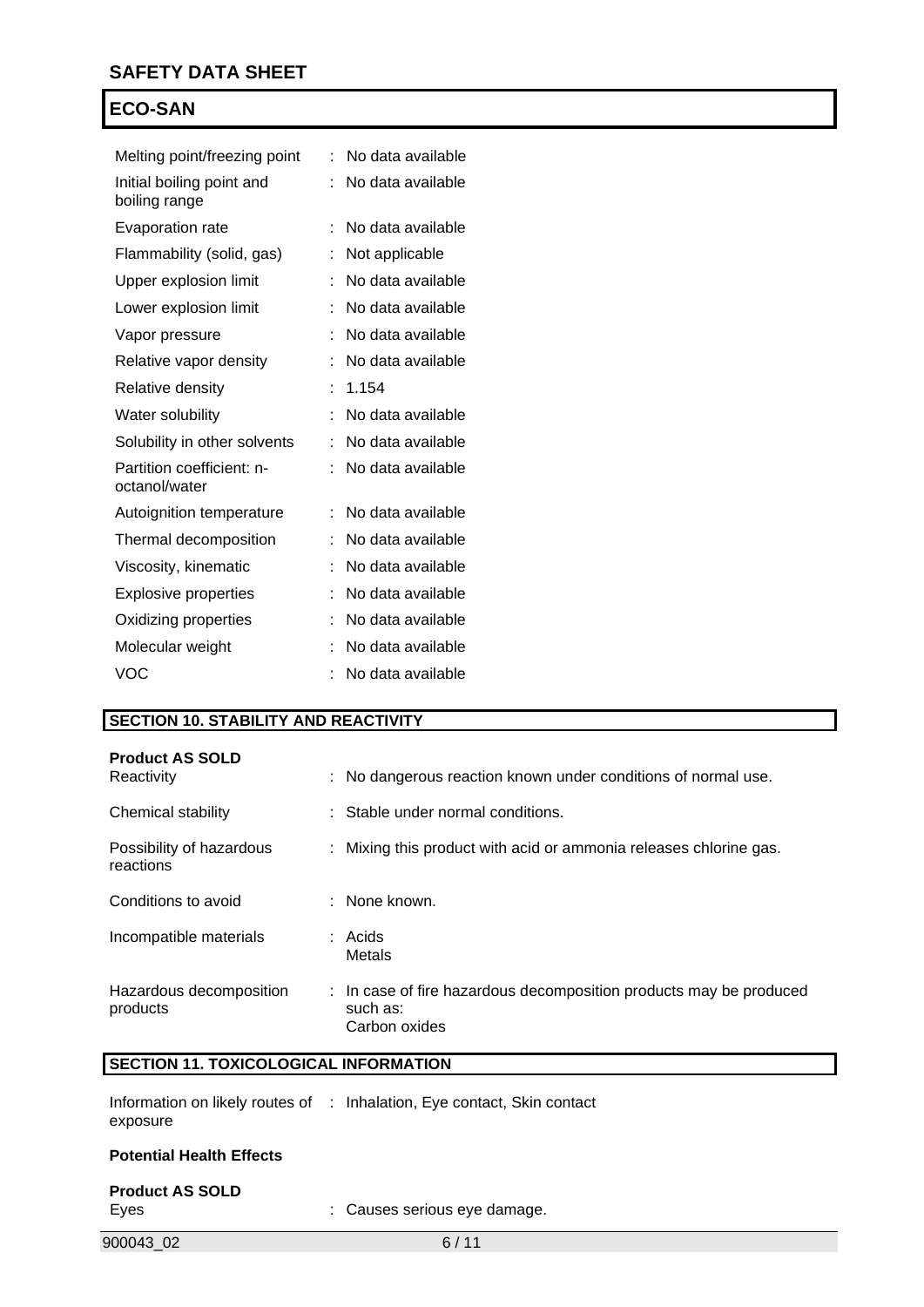| Skin                                  |    | Causes severe skin burns.                                     |
|---------------------------------------|----|---------------------------------------------------------------|
| Ingestion                             |    | Harmful if swallowed. Causes digestive tract burns.           |
| Inhalation                            |    | May cause nose, throat, and lung irritation.                  |
| <b>Chronic Exposure</b>               |    | Health injuries are not known or expected under normal use.   |
| <b>Product AT USE DILUTION</b>        |    |                                                               |
| Eyes                                  |    | Causes eye irritation.                                        |
| <b>Skin</b>                           |    | Harmful in contact with skin.                                 |
| Ingestion                             |    | Harmful if swallowed.                                         |
| Inhalation                            |    | Health injuries are not known or expected under normal use.   |
| <b>Chronic Exposure</b>               |    | : Health injuries are not known or expected under normal use. |
| <b>Experience with human exposure</b> |    |                                                               |
| <b>Product AS SOLD</b>                |    |                                                               |
| Eye contact                           |    | Redness, Pain, Corrosion                                      |
| Skin contact                          |    | Redness, Pain, Corrosion                                      |
| Ingestion                             |    | Corrosion, Abdominal pain                                     |
| Inhalation                            |    | Respiratory irritation, Cough                                 |
| <b>Product AT USE DILUTION</b>        |    |                                                               |
| Eye contact                           |    | Irritation, Redness                                           |
| Skin contact                          |    | No symptoms known or expected.                                |
| Ingestion                             |    | No symptoms known or expected.                                |
| Inhalation                            |    | No symptoms known or expected.                                |
| <b>Toxicity</b>                       |    |                                                               |
| <b>Product AS SOLD</b>                |    |                                                               |
| <b>Product</b><br>Acute oral toxicity |    | Acute toxicity estimate: 300 - 2,000 mg/kg                    |
| Acute inhalation toxicity             |    | No data available                                             |
| Skin corrosion/irritation             | ÷. | No data available                                             |
| Respiratory or skin<br>sensitization  |    | No data available                                             |
| Carcinogenicity                       |    | No data available                                             |
| Reproductive effects                  |    | No data available                                             |
| Germ cell mutagenicity                |    | No data available                                             |
| Teratogenicity                        |    | No data available                                             |
| STOT-single exposure                  |    | No data available                                             |
|                                       |    |                                                               |

STOT-repeated exposure : No data available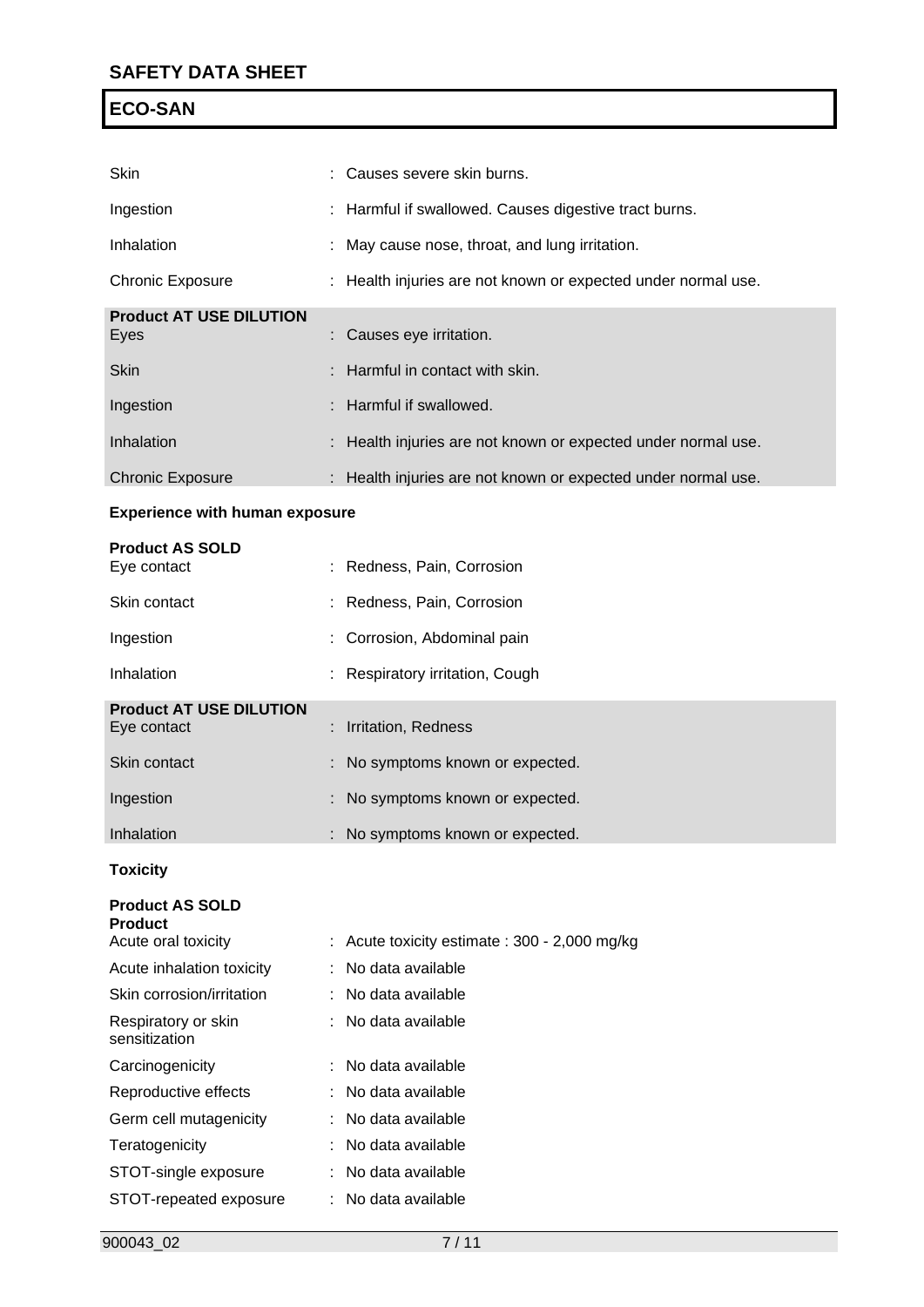# **SAFETY DATA SHEET**

# **ECO-SAN**

Aspiration toxicity : No data available

#### **SECTION 12. ECOLOGICAL INFORMATION**

| <b>Product AS SOLD</b><br><b>Ecotoxicity</b>               |    |                                                |
|------------------------------------------------------------|----|------------------------------------------------|
| <b>Environmental Effects</b>                               |    | Very toxic to aquatic life.                    |
| <b>Product</b>                                             |    |                                                |
| Toxicity to fish                                           |    | No data available                              |
| Toxicity to daphnia and other<br>aquatic invertebrates     | ÷. | No data available                              |
| Toxicity to algae                                          |    | No data available                              |
| <b>Components</b>                                          |    |                                                |
| Toxicity to fish                                           |    | : sodium hypochlorite<br>96 h EC50: 0.14 mg/l  |
| <b>Components</b>                                          |    |                                                |
| Toxicity to daphnia and other<br>aquatic invertebrates     |    | : sodium hypochlorite<br>48 h EC50: 0.071 mg/l |
|                                                            |    | Sodium hydroxide<br>48 h EC50: 40 mg/l         |
| Persistence and degradability                              |    |                                                |
| <b>Product AS SOLD</b><br>Not applicable - Biocide         |    |                                                |
| <b>Product AT USE DILUTION</b><br>Not applicable - Biocide |    |                                                |
| <b>Bioaccumulative potential</b>                           |    |                                                |

No data available

#### **Mobility in soil**

No data available

#### **Other adverse effects**

No data available

#### **SECTION 13. DISPOSAL CONSIDERATIONS**

# **Product AS SOLD**<br>Disposal methods

| Disposal methods        | : Do not contaminate ponds, waterways or ditches with chemical or<br>used container. Where possible recycling is preferred to disposal or<br>incineration. If recycling is not practicable, dispose of in compliance<br>with local regulations. Dispose of wastes in an approved waste<br>disposal facility. |
|-------------------------|--------------------------------------------------------------------------------------------------------------------------------------------------------------------------------------------------------------------------------------------------------------------------------------------------------------|
| Disposal considerations | : Dispose of as unused product. Empty containers should be taken to<br>an approved waste handling site for recycling or disposal. Do not re-<br>use empty containers. Dispose of in accordance with local, state, and<br>federal regulations.                                                                |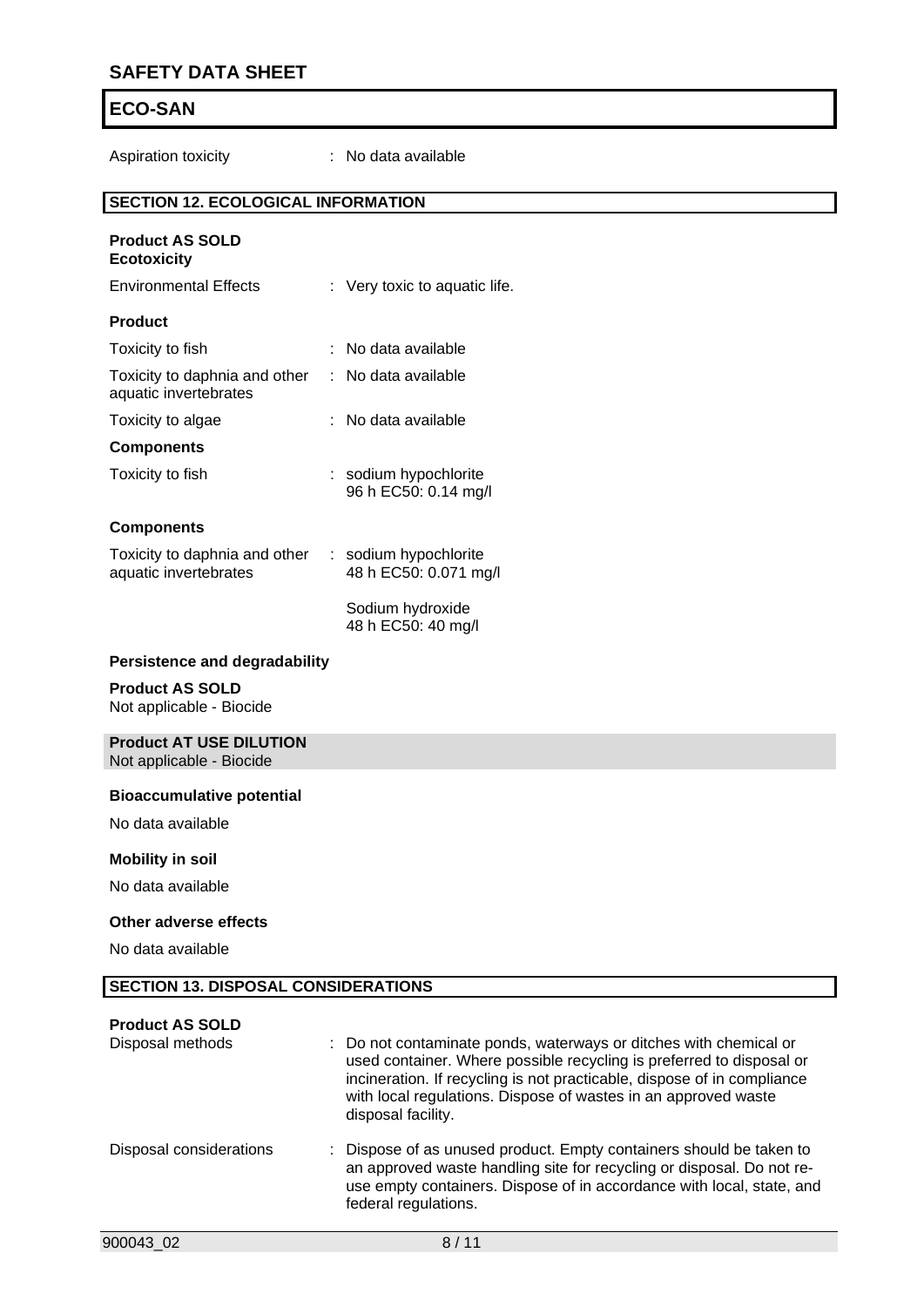| <b>RCRA - Resource</b><br><b>Conservation and Recovery</b><br>Authorization Act Hazardous<br>waste | : D002 (Corrosive)                                                   |
|----------------------------------------------------------------------------------------------------|----------------------------------------------------------------------|
| <b>Product AT USE DILUTION</b>                                                                     |                                                                      |
| Disposal methods                                                                                   | : Diluted product can be flushed to sanitary sewer.                  |
|                                                                                                    |                                                                      |
| Disposal considerations                                                                            | Dispose of in accordance with local, state, and federal regulations. |
|                                                                                                    |                                                                      |

#### **SECTION 14. TRANSPORT INFORMATION**

#### **Product AS SOLD**

The shipper/consignor/sender is responsible to ensure that the packaging, labeling, and markings are in compliance with the selected mode of transport.

#### **Land transport (DOT)**

| UN number                 | : 1791                                            |
|---------------------------|---------------------------------------------------|
| Description of the goods  | : Hypochlorite solutions<br>(sodium hypochlorite) |
| Class                     | : 8                                               |
| Packing group             | : III                                             |
| Environmentally hazardous | no                                                |

#### **Sea transport (IMDG/IMO)**

| UN number<br>Description of the goods | : 1791<br>: HYPOCHLORITE SOLUTION<br>(sodium hypochlorite) |
|---------------------------------------|------------------------------------------------------------|
| Class                                 | : 8                                                        |
| Packing group                         | : III                                                      |
| Marine pollutant                      | : yes                                                      |

#### **SECTION 15. REGULATORY INFORMATION**

#### **Product AS SOLD**

**EPA Registration number** : 1677-52

#### **EPCRA - Emergency Planning and Community Right-to-Know**

#### **CERCLA Reportable Quantity**

| Components          | CAS-No.   |     | Component RQ (lbs)   Calculated product RQ<br>(lbs) |
|---------------------|-----------|-----|-----------------------------------------------------|
| sodium hypochlorite | 7681-52-9 | 100 | 1000                                                |

## **SARA 304 Extremely Hazardous Substances Reportable Quantity**

This material does not contain any components with a section 304 EHS RQ.

| SARA 311/312 Hazards | : Oxidizer (liquid, solid or gas)<br>Skin corrosion or irritation<br>Serious eye damage or eye irritation<br>Acute toxicity (any route of exposure) |
|----------------------|-----------------------------------------------------------------------------------------------------------------------------------------------------|
| <b>SARA 302</b>      | : This material does not contain any components with a section 302<br>EHS TPQ.                                                                      |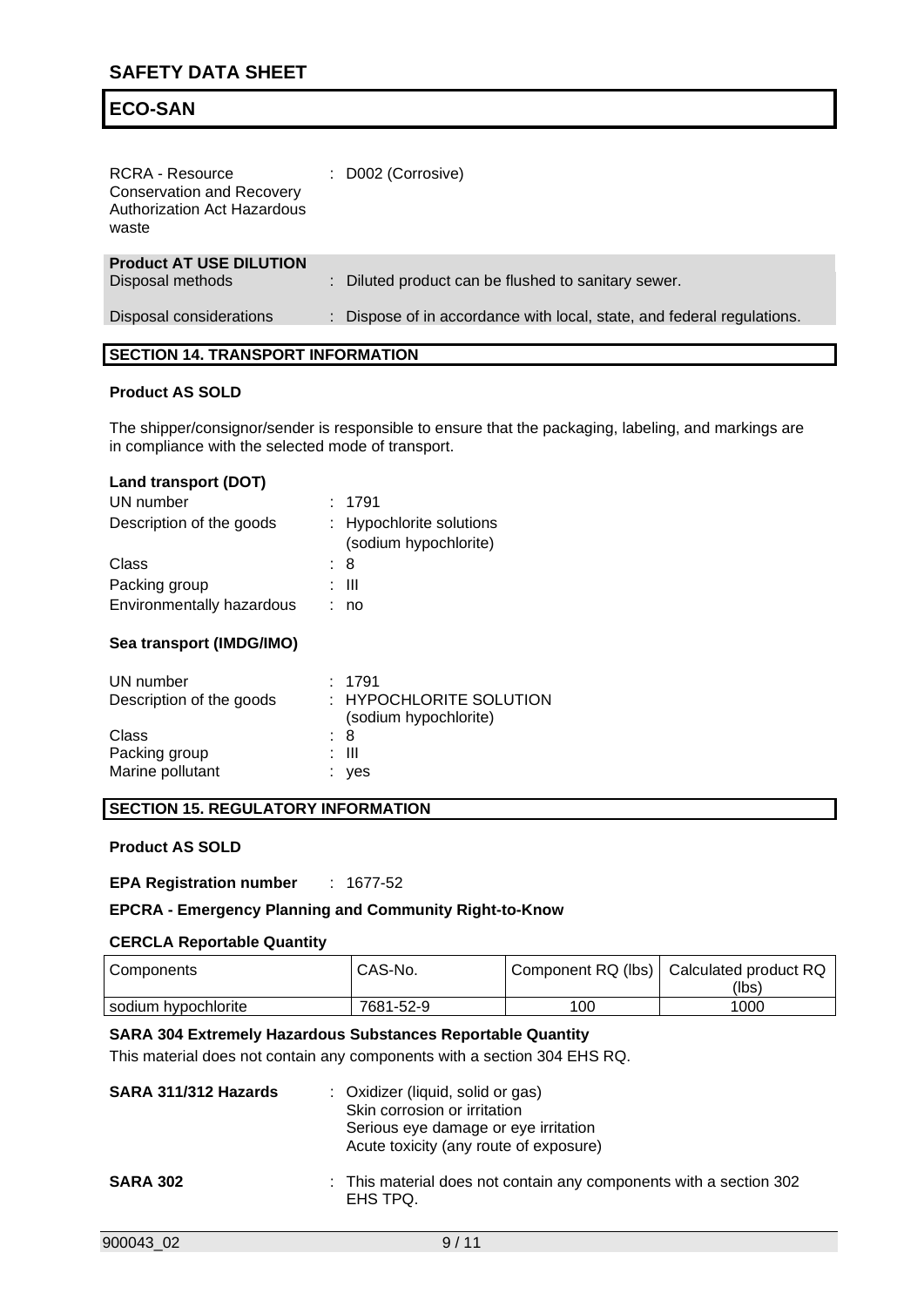**SARA 313** : This material does not contain any chemical components with known CAS numbers that exceed the threshold (De Minimis) reporting levels established by SARA Title III, Section 313.

#### **California Prop. 65**

This product does not contain any chemicals known to the State of California to cause cancer, birth, or any other reproductive defects.

#### **California Cleaning Product Right to Know Act of 2017 (SB 258)**

This regulation applies to this product.

| Chemical Name       | CAS-No.   | Function              | List(s)                                                           |
|---------------------|-----------|-----------------------|-------------------------------------------------------------------|
| water               | 7732-18-5 | <b>Diluent</b>        | Not Applicable                                                    |
| sodium hypochlorite | 7681-52-9 | <b>Cleaning Agent</b> | Not Applicable                                                    |
| Sodium hvdroxide    | 1310-73-2 | Cleaning Agent        | 20                                                                |
|                     |           |                       | *refer to esclab com/ado for electronic links to designated lists |

\*refer to ecolab.com/sds for electronic links to designated lists

#### **The ingredients of this product are reported in the following inventories:**

#### **United States TSCA Inventory** :

All substances listed as active on the TSCA inventory

#### **Canadian Domestic Substances List (DSL)** :

All components of this product are on the Canadian DSL

#### **Australia Inventory of Chemical Substances (AICS)** :

On the inventory, or in compliance with the inventory

#### **New Zealand. Inventory of Chemical Substances** :

not determined

#### **Japan. ENCS - Existing and New Chemical Substances Inventory** :

On the inventory, or in compliance with the inventory

#### **Korea. Korean Existing Chemicals Inventory (KECI)** :

On the inventory, or in compliance with the inventory

## **Philippines Inventory of Chemicals and Chemical Substances (PICCS)** :

On the inventory, or in compliance with the inventory

#### **China. Inventory of Existing Chemical Substances in China (IECSC)** :

On the inventory, or in compliance with the inventory

#### **Taiwan Chemical Substance Inventory (TCSI)** :

On the inventory, or in compliance with the inventory

#### **SECTION 16. OTHER INFORMATION**

**Product AS SOLD**